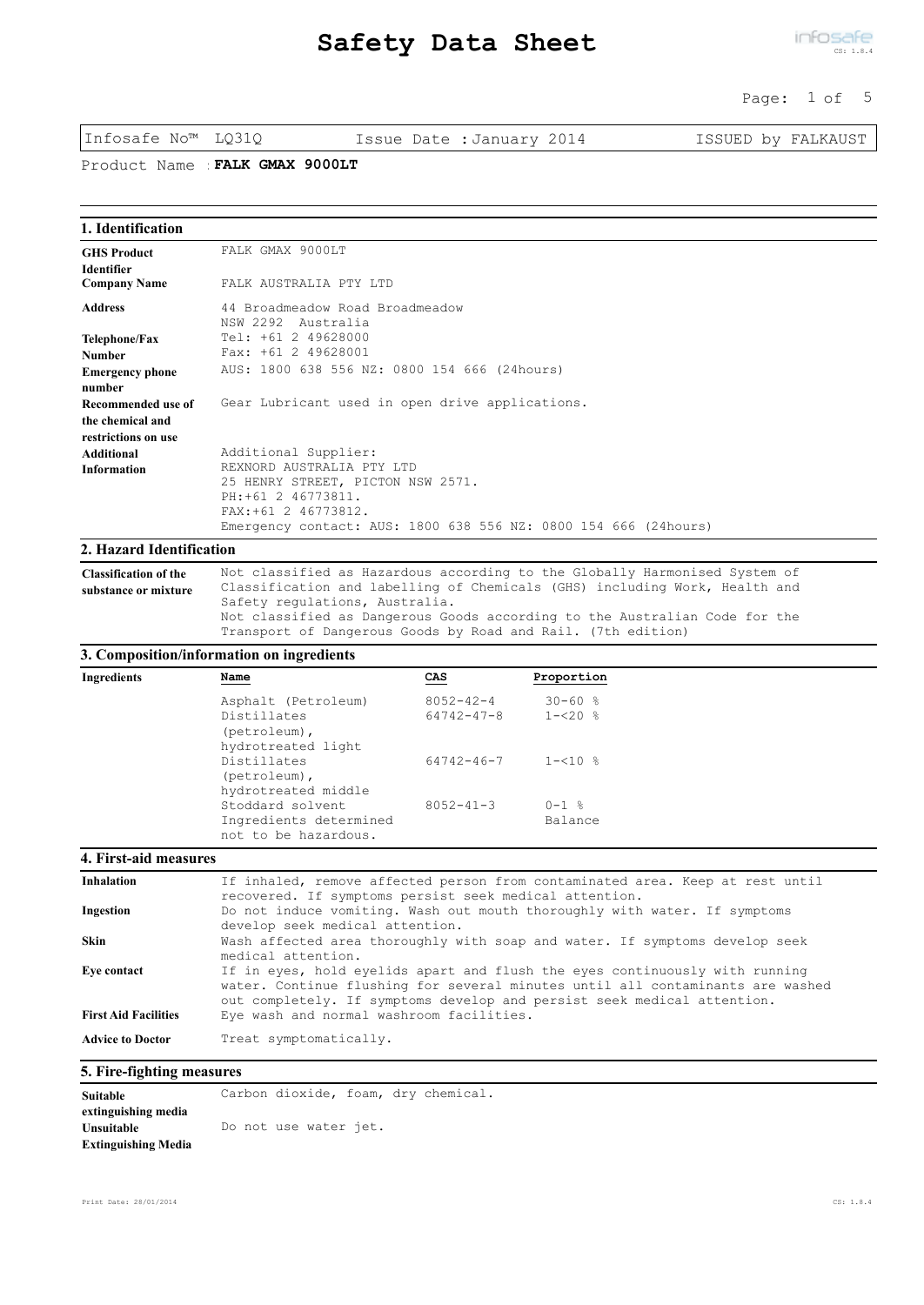## Page: 2 of 5

| Infosafe No™ LQ31Q                                                                                                   | Issue Date : January 2014                                                                                                                                                                                                                                                                                                                                                                                                                                                                                                                                                                                                                                                                                                                                                                                                                                                                                                                                                                                                                       |  | ISSUED by FALKAUST |  |  |  |
|----------------------------------------------------------------------------------------------------------------------|-------------------------------------------------------------------------------------------------------------------------------------------------------------------------------------------------------------------------------------------------------------------------------------------------------------------------------------------------------------------------------------------------------------------------------------------------------------------------------------------------------------------------------------------------------------------------------------------------------------------------------------------------------------------------------------------------------------------------------------------------------------------------------------------------------------------------------------------------------------------------------------------------------------------------------------------------------------------------------------------------------------------------------------------------|--|--------------------|--|--|--|
| Product Name                                                                                                         | FALK GMAX 9000LT                                                                                                                                                                                                                                                                                                                                                                                                                                                                                                                                                                                                                                                                                                                                                                                                                                                                                                                                                                                                                                |  |                    |  |  |  |
| <b>Hazards</b> from<br>Combustion<br><b>Products</b><br><b>Specific hazards</b><br>arising from the<br>chemical      | Under fire conditions this product may emit toxic and/or irritating fumes and<br>gases including oxides of carbon, nitrogen, sulfur and trace amounts of<br>hydrogen sulphide.<br>Combustible. This product will readily burn under fire conditions.<br>Not available                                                                                                                                                                                                                                                                                                                                                                                                                                                                                                                                                                                                                                                                                                                                                                           |  |                    |  |  |  |
| <b>Decomposition Temp.</b><br><b>Precautions in</b><br>connection with Fire                                          | Fire fighters should wear Self-Contained Breathing Apparatus (SCBA) operated<br>in positive pressure mode and full protective clothing to prevent exposure to<br>vapours or fumes. Water spray may be used to cool down heat-exposed<br>containers. Fight fire from safe location. This product should be prevented<br>from entering drains and watercourses.                                                                                                                                                                                                                                                                                                                                                                                                                                                                                                                                                                                                                                                                                   |  |                    |  |  |  |
| <b>6. Accidental release measures</b>                                                                                |                                                                                                                                                                                                                                                                                                                                                                                                                                                                                                                                                                                                                                                                                                                                                                                                                                                                                                                                                                                                                                                 |  |                    |  |  |  |
| Personal<br>precautions,<br>protective equipment<br>and emergency<br>procedures                                      | Wear appropriate personal protective equipment and clothing to prevent<br>exposure. Extinguish or remove all sources of ignition and stop leak if safe<br>to do so. Increase ventilation. Evacuate all unprotected personnel. If<br>possible contain the spill. Place inert absorbent, non-combustible material<br>onto spillage. Use clean non-sparking tools to collect the material and place<br>into suitable labelled containers for subsequent recycling or disposal.<br>Dispose of waste according to the applicable local and national regulations.<br>If contamination of sewers or waterways occurs inform the local water and<br>waste management authorities in accordance with local regulations.                                                                                                                                                                                                                                                                                                                                  |  |                    |  |  |  |
| 7. Handling and storage                                                                                              |                                                                                                                                                                                                                                                                                                                                                                                                                                                                                                                                                                                                                                                                                                                                                                                                                                                                                                                                                                                                                                                 |  |                    |  |  |  |
| <b>Precautions for Safe</b><br>Handling<br><b>Conditions for safe</b><br>storage, including<br>any incompatabilities | Avoid inhalation of vapours and mists, and skin or eye contact. Use only in a<br>well ventilated area. Keep containers sealed when not in use. Prevent the<br>build up of mists or vapours in the work atmosphere. Do not use near ignition<br>sources. Do not pressurise, cut, heat or weld containers as they may contain<br>hazardous residues. Maintain high standards of personal hygiene ie. washing<br>hands prior to eating, drinking, smoking or using toilet facilities.<br>Store in a cool, dry, well-ventilated area away from sources of ignition,<br>oxidising agents, strong acids, foodstuffs, and clothing. Keep containers<br>closed when not in use and securely sealed and protected against physical<br>damage. Inspect regularly for deficiencies such as damage or leaks. Have<br>appropriate fire extinguishers available in and near the storage area. Take<br>precautions against static electricity discharges. Use proper grounding<br>procedures. For information on the design of the storeroom, reference should |  |                    |  |  |  |
| <b>Storage Regulations</b><br>Storage<br><b>Temperatures</b>                                                         | be made to Australian Standard AS1940 - The storage and handling of flammable<br>and combustible liquids. Reference should also be made to all applicable local<br>and national requlations.<br>Classified as a Class C1 (COMBUSTIBLE LIQUID) for the purpose of storage and<br>handling, in accordance with the requirements of AS1940. This product should<br>be stored and used in a well-ventilated area away from naked flames, sparks<br>and other sources of ignition.<br>Minimum storage temperature is $-1.11^{\circ}$ C. Store above $10^{\circ}$ C, if possible for<br>better pumpability.                                                                                                                                                                                                                                                                                                                                                                                                                                           |  |                    |  |  |  |
|                                                                                                                      | 8. Exposure controls/personal protection                                                                                                                                                                                                                                                                                                                                                                                                                                                                                                                                                                                                                                                                                                                                                                                                                                                                                                                                                                                                        |  |                    |  |  |  |
|                                                                                                                      |                                                                                                                                                                                                                                                                                                                                                                                                                                                                                                                                                                                                                                                                                                                                                                                                                                                                                                                                                                                                                                                 |  |                    |  |  |  |

| Occupational          | Safe Work, Australia Exposure Standards:                                                                                                                                                                                                                                                                                                                      |                   |                   |     |                   |
|-----------------------|---------------------------------------------------------------------------------------------------------------------------------------------------------------------------------------------------------------------------------------------------------------------------------------------------------------------------------------------------------------|-------------------|-------------------|-----|-------------------|
| exposure limit values | Substance                                                                                                                                                                                                                                                                                                                                                     |                   | TWA               |     | STEL.             |
|                       |                                                                                                                                                                                                                                                                                                                                                               | ppm               | mq/m <sup>3</sup> | ppm | mq/m <sup>3</sup> |
|                       | Asphalt (petroleum) fumes                                                                                                                                                                                                                                                                                                                                     |                   | 5                 |     |                   |
|                       | Refined mineral oil mist                                                                                                                                                                                                                                                                                                                                      | $\qquad \qquad =$ |                   |     |                   |
|                       | Stoddard solvent                                                                                                                                                                                                                                                                                                                                              |                   | 790               |     |                   |
|                       | TWA (Time Weighted Average): The average airborne concentration of a<br>particular substance when calculated over a normal eight-hour working day, for<br>a five-day week.<br>STEL (Short Term Exposure Limit): The average airborne concentration over a 15<br>minute period which should not be exceeded at any time during a normal<br>eight-hour workday. |                   |                   |     |                   |
|                       |                                                                                                                                                                                                                                                                                                                                                               |                   |                   |     |                   |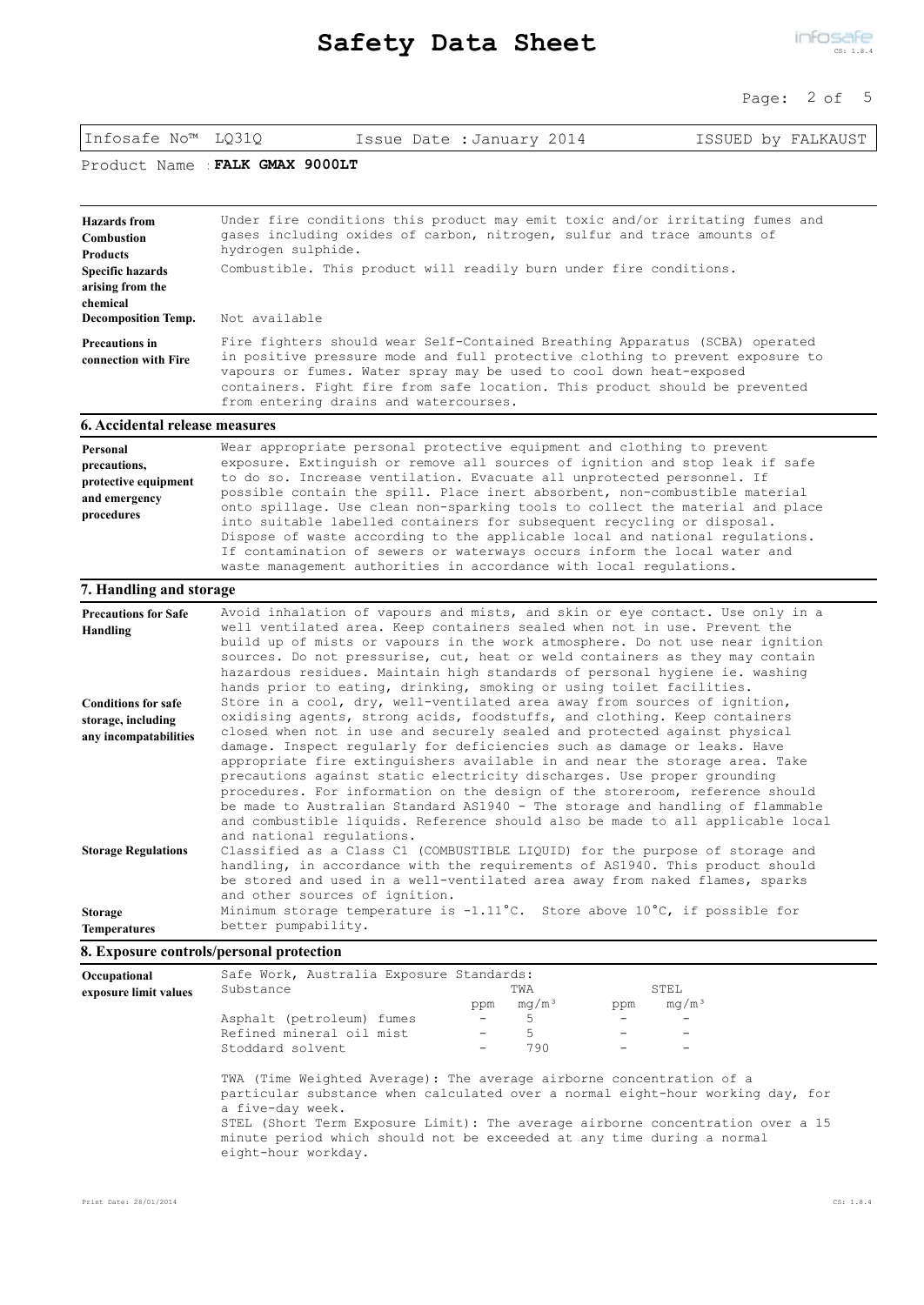### Page: 3 of 5

|                                          |                  |                                                                                                                                                                                                                                                                                                                                                                                                                                                                                                                             | raye. JUL          |
|------------------------------------------|------------------|-----------------------------------------------------------------------------------------------------------------------------------------------------------------------------------------------------------------------------------------------------------------------------------------------------------------------------------------------------------------------------------------------------------------------------------------------------------------------------------------------------------------------------|--------------------|
| Infosafe No <sup>™</sup> LO310           |                  | Issue Date : January 2014                                                                                                                                                                                                                                                                                                                                                                                                                                                                                                   | ISSUED by FALKAUST |
| Product Name                             | FALK GMAX 9000LT |                                                                                                                                                                                                                                                                                                                                                                                                                                                                                                                             |                    |
| <b>Biological Limit</b><br><b>Values</b> |                  | No biological limits allocated.                                                                                                                                                                                                                                                                                                                                                                                                                                                                                             |                    |
| Appropriate<br>engineering controls      |                  | Provide sufficient ventilation to keep airborne levels below the exposure<br>limits. Where vapours or mists are generated, particularly in enclosed areas,<br>and natural ventilation is inadequate, a flameproof exhaust ventilation system<br>is required. Refer to AS 1940 - The storage and handling of flammable and<br>combustible liquids and AS/NZS 60079.10.1:2009 Explosive atmospheres -<br>Classification of areas - Explosive gas atmospheres, for further information<br>concerning ventilation requirements. |                    |
| <b>Respiratory</b><br>Protection         |                  | If engineering controls are not effective in controlling airborne exposure<br>then an approved respirator with a replaceable mist filter should be used.<br>Reference should be made to Australian/New Zealand Standards AS/NZS 1715,<br>Selection, Use and Maintenance of Respiratory Protective Devices; and AS/NZS<br>1716, Respiratory Protective Devices, in order to make any necessary changes<br>for individual circumstances.                                                                                      |                    |
| <b>Eye Protection</b>                    |                  | Safety glasses with side shields or chemical goggles should be worn. Final<br>choice of appropriate eye/face protection will vary according to individual<br>circumstances. Eye protection devices should conform with Australian/New<br>Zealand Standard AS/NZS 1337 - Eye Protectors for Industrial Applications.                                                                                                                                                                                                         |                    |
| <b>Hand Protection</b>                   |                  | Wear gloves of impervious material. Impervious to oil is recommended. Final<br>choice of appropriate gloves will vary according to individual circumstances<br>i.e. methods of handling or according to risk assessments undertaken.<br>Reference should be made to AS/NZS 2161.1: Occupational protective gloves -<br>Selection, use and maintenance.                                                                                                                                                                      |                    |
| <b>Body Protection</b>                   |                  | Suitable protective workwear should be worn when working with this material,<br>e.g. cotton overalls buttoned at neck and wrist.                                                                                                                                                                                                                                                                                                                                                                                            |                    |
| 9. Physical and chemical properties      |                  |                                                                                                                                                                                                                                                                                                                                                                                                                                                                                                                             |                    |
| Appearance                               | Black liquid     |                                                                                                                                                                                                                                                                                                                                                                                                                                                                                                                             |                    |
| Colour                                   | Black            |                                                                                                                                                                                                                                                                                                                                                                                                                                                                                                                             |                    |
| Odour                                    | Petroleum odour  |                                                                                                                                                                                                                                                                                                                                                                                                                                                                                                                             |                    |

| Odour                                                    | Petroleum odour                          |
|----------------------------------------------------------|------------------------------------------|
| Decomposition                                            | Not available                            |
| <b>Temperature</b><br><b>Melting Point</b>               | Not available                            |
| <b>Boiling Point</b>                                     | $>148.8^{\circ}$ C                       |
| <b>Solubility in Water</b>                               | Insoluble                                |
| <b>Specific Gravity</b>                                  | $0.95 - 0.97$                            |
| pН                                                       | Not available                            |
| <b>Vapour Pressure</b>                                   | Not available                            |
| <b>Vapour Density</b><br>$(Air=1)$                       | Not available                            |
| <b>Evaporation Rate</b>                                  | Not available                            |
| <b>Odour Threshold</b>                                   | Not available                            |
| <b>Viscosity</b>                                         | $1500 \text{ cSt} (40^{\circ} \text{C})$ |
| <b>Partition Coefficient:</b><br>n-octanol/water         | Not available                            |
| <b>Flash Point</b>                                       | >100°C (Cleveland Open Cup)              |
| <b>Flammability</b>                                      | Not flammable                            |
| <b>Auto-Ignition</b>                                     | Not available                            |
| <b>Temperature</b><br><b>Flammable Limits -</b><br>Lower | Not available                            |
| <b>Flammable Limits -</b><br>Upper                       | Not available                            |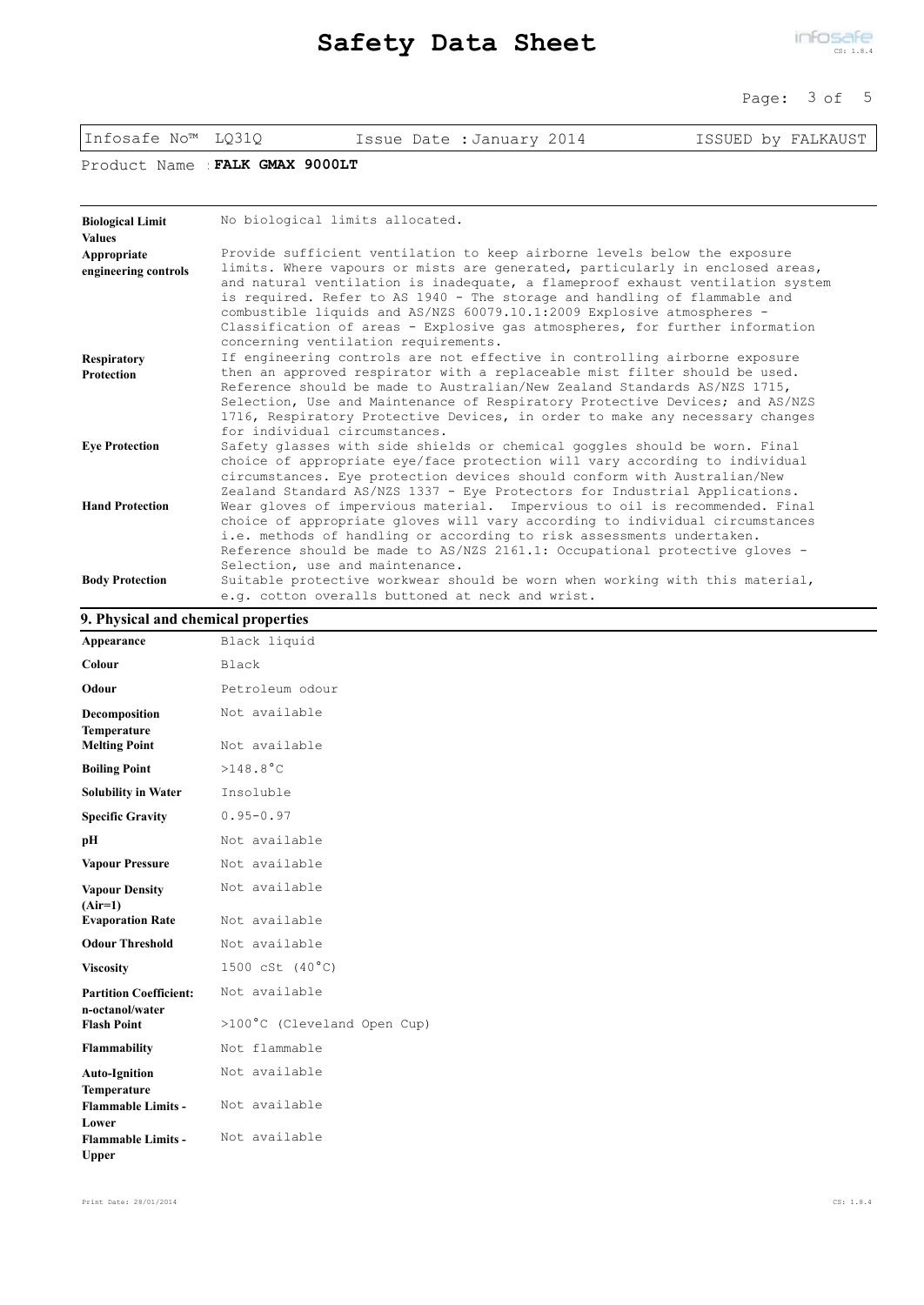### Page: 4 of 5

Infosafe No™ LQ31Q Issue Date :January 2014 ISSUED by FALKAUST

Product Name :**FALK GMAX 9000LT**

| 10. Stability and reactivity |                                                                                |
|------------------------------|--------------------------------------------------------------------------------|
| Reactivity                   | Reacts with incompatibles.                                                     |
| <b>Chemical Stability</b>    | Stable under normal conditions of storage and handling.                        |
| <b>Conditions to Avoid</b>   | Heat, flames and other sources of ignition.                                    |
| Incompatible                 | Strong oxidizing agents.                                                       |
| <b>Materials</b>             |                                                                                |
| <b>Hazardous</b>             | Thermal decomposition may result in the release of toxic and/or irritating     |
| Decomposition                | fumes and gases including oxides of carbon, nitrogen, sulfur and trace amounts |
| <b>Products</b>              | of hydrogen sulphide.                                                          |
| <b>Hazardous</b>             | Will not occur.                                                                |
| Polymerization               |                                                                                |

#### **11. Toxicological Information**

| No toxicity data available for this material.                                                                                                                                                                                                                                                                                                                                                                        |
|----------------------------------------------------------------------------------------------------------------------------------------------------------------------------------------------------------------------------------------------------------------------------------------------------------------------------------------------------------------------------------------------------------------------|
| Ingestion of this product may irritate the gastric tract causing nausea and<br>vomiting.                                                                                                                                                                                                                                                                                                                             |
| Inhalation of product vapours may cause irritation of the nose, throat and<br>respiratory system.                                                                                                                                                                                                                                                                                                                    |
| Skin contact may cause irritation resulting in redness and itching. Prolonged<br>or repeated skin contact may cause defatting leading to dermatitis.<br>Rabbits: Practically non-irritating. Based on similar products and/or<br>components.                                                                                                                                                                         |
| May be irritating to eyes. The symptoms may include redness, itching and<br>tearing.<br>Rabbits: Practically non-irritating. Based on similar products and/or<br>components.                                                                                                                                                                                                                                         |
| Not expected to be a respiratory sensitiser.                                                                                                                                                                                                                                                                                                                                                                         |
| Not expected to be a skin sensitiser.                                                                                                                                                                                                                                                                                                                                                                                |
| Not considered to be a mutagenic hazard.                                                                                                                                                                                                                                                                                                                                                                             |
| Not considered to be a carcinogenic hazard. This product does not contain any<br>carcinogens or potential carcinogens as listed by OSHA, IARC or NTP.<br>Asphalt (CAS 8052-42-4, Bitumens, occupational exposure to straight-run<br>bitumens and their emissions during road paving) is listed as a Group 2B:<br>Possibly carcinogenic to humans according to International Agency for Research<br>on Cancer (IARC). |
| Not considered to be toxic to reproduction.                                                                                                                                                                                                                                                                                                                                                                          |
|                                                                                                                                                                                                                                                                                                                                                                                                                      |
| Not expected to cause toxicity to a specific target organ.                                                                                                                                                                                                                                                                                                                                                           |
| Not expected to cause toxicity to a specific target organ.                                                                                                                                                                                                                                                                                                                                                           |
| Not expected to be an aspiration hazard.                                                                                                                                                                                                                                                                                                                                                                             |
|                                                                                                                                                                                                                                                                                                                                                                                                                      |

# **12. Ecological information**

| Ecotoxicity                              | No data is available for this material. However, oil spills can smother and<br>suffocate aquatic life by preventing passage of oxygen into water. Oil<br>contamination can also foul and smother birds and marine animals. |
|------------------------------------------|----------------------------------------------------------------------------------------------------------------------------------------------------------------------------------------------------------------------------|
| Persistence and                          | Not available                                                                                                                                                                                                              |
| degradability<br><b>Mobility</b>         | Not available                                                                                                                                                                                                              |
| <b>Bioaccumulative</b>                   | Not available                                                                                                                                                                                                              |
| Potential<br>Environmental<br>Protection | Prevent this material entering waterways, drains and sewers.                                                                                                                                                               |
|                                          |                                                                                                                                                                                                                            |